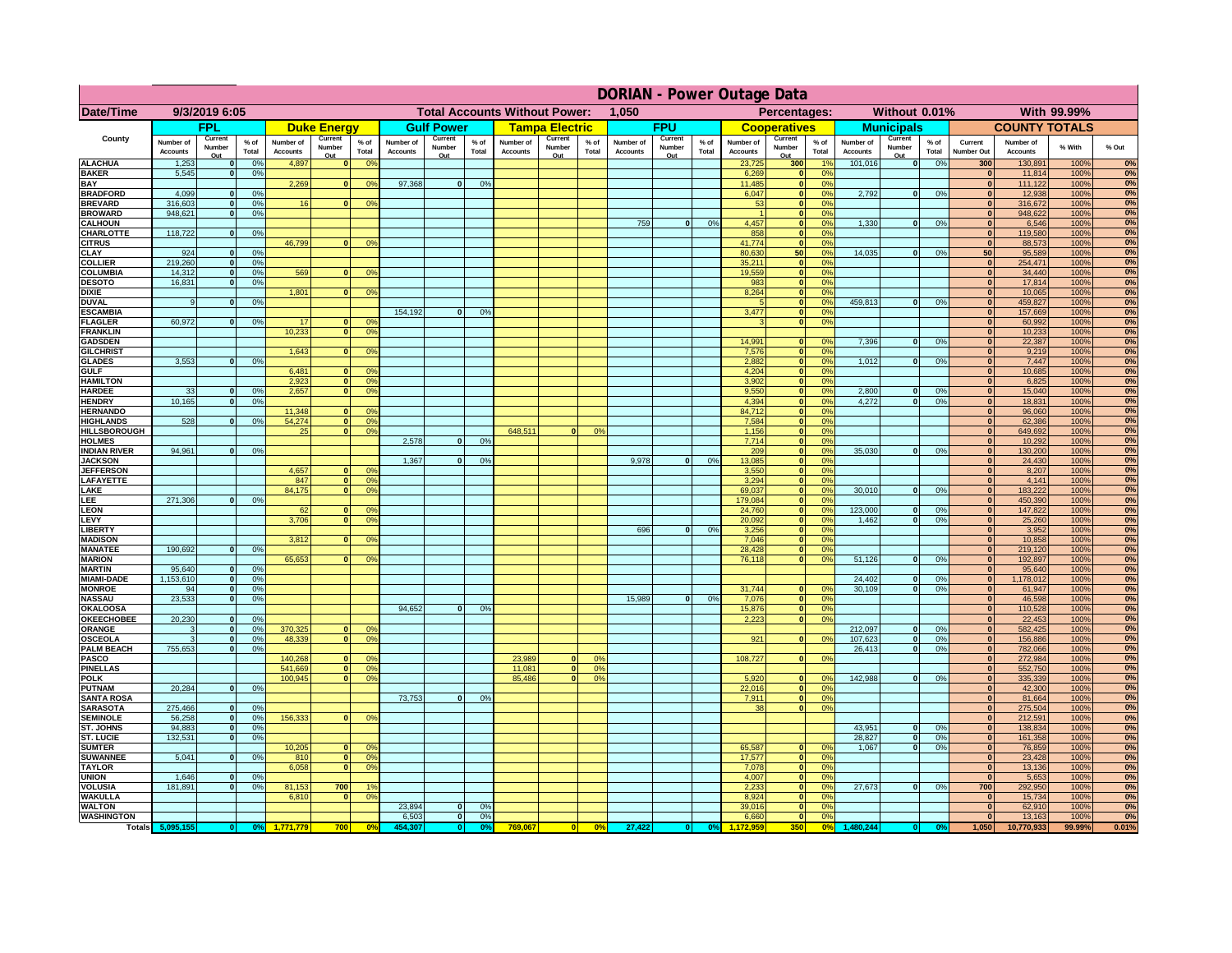## 9/3/2019 6:06 AM DORIAN

| <b>Power Provider</b>                              | <b>County</b>    | <b>Number of Customers</b> | <b>Current Number Out</b> | <b>Outage Percentage</b> | <b>Estimated Restore Time</b> |
|----------------------------------------------------|------------------|----------------------------|---------------------------|--------------------------|-------------------------------|
| <b>Duke Energy</b>                                 | <b>VOLUSIA</b>   | 81,153                     | 700                       | 0.86%                    | <b>TBD</b>                    |
| Central Florida Electric Cooperative               | <b>ALACHUA</b>   | 870                        | 200                       | 22.99%                   | <b>TBD</b>                    |
| Clay Electric Cooperative                          | <b>ALACHUA</b>   | 22,855                     | 100                       | 0.44%                    | TBD                           |
| Clay Electric Cooperative                          | <b>CLAY</b>      | 80,630                     | 50                        | 0.06%                    | <b>TBD</b>                    |
|                                                    |                  |                            |                           |                          |                               |
| City of Alachua                                    | <b>ALACHUA</b>   | 4,506                      | $\mathbf{0}$              | 0.00%                    | <b>TBD</b>                    |
| City of Newberry                                   | <b>ALACHUA</b>   | 1,898                      | $\pmb{0}$                 | 0.00%                    | <b>TBD</b>                    |
| Duke Energy                                        | <b>ALACHUA</b>   | 4,897                      | $\mathbf 0$               | 0.00%                    | <b>TBD</b>                    |
| Gainesville (Gainesville Regional Utilities - GRU) | ALACHUA          | 94,612                     | $\mathsf 0$               | 0.00%                    | <b>TBD</b>                    |
| Clay Electric Cooperative                          | <b>BAKER</b>     | 2,602                      | $\mathbf 0$               | 0.00%                    | <b>TBD</b>                    |
| Florida Power and Light Company                    | <b>BAKER</b>     | 5,545                      | 0                         | 0.00%                    | <b>TBD</b>                    |
| Duke Energy                                        | BAY              | 2,269                      | $\mathbf 0$               | 0.00%                    | <b>TBD</b>                    |
| Gulf Coast Electric Cooperative, Inc.              | BAY              | 11,485                     | $\mathsf 0$               | 0.00%                    | TBD                           |
| <b>Gulf Power Company</b>                          | BAY              | 97,368                     | $\mathbf 0$               | 0.00%                    | Restored                      |
|                                                    |                  |                            |                           |                          |                               |
| City of Starke                                     | <b>BRADFORD</b>  | 2,792                      | $\pmb{0}$                 | 0.00%                    | TBD                           |
| Clay Electric Cooperative                          | <b>BRADFORD</b>  | 6,047                      | $\mathbf 0$               | 0.00%                    | <b>TBD</b>                    |
| Florida Power and Light Company                    | <b>BRADFORD</b>  | 4,099                      | $\mathsf 0$               | 0.00%                    | TBD                           |
| <b>Duke Energy</b>                                 | <b>BREVARD</b>   | 16                         | $\mathbf 0$               | 0.00%                    | <b>TBD</b>                    |
| Florida Power and Light Company                    | <b>BREVARD</b>   | 316,603                    | $\mathsf 0$               | 0.00%                    | <b>TBD</b>                    |
| Peace River Electric Cooperative, Inc.             | <b>BREVARD</b>   | 53                         | $\mathbf 0$               | 0.00%                    | <b>TBD</b>                    |
| Florida Power and Light Company                    | <b>BROWARD</b>   | 948,621                    | 0                         | 0.00%                    | <b>TBD</b>                    |
| Lee County Electric Cooperative                    | <b>BROWARD</b>   | $\mathbf{1}$               | $\mathbf 0$               | 0.00%                    | <b>TBD</b>                    |
|                                                    |                  |                            | $\mathsf 0$               |                          | TBD                           |
| City of Blountstown                                | CALHOUN          | 1,330                      |                           | 0.00%                    |                               |
| Florida Public Utilities Corporation               | <b>CALHOUN</b>   | 759                        | $\mathbf 0$               | 0.00%                    | Restored                      |
| Gulf Coast Electric Cooperative, Inc.              | CALHOUN          | 1,761                      | $\mathsf 0$               | 0.00%                    | TBD                           |
| West Florida Electric Cooperative, Inc.            | <b>CALHOUN</b>   | 2,696                      | $\mathbf 0$               | 0.00%                    | <b>TBD</b>                    |
| Florida Power and Light Company                    | CHARLOTTE        | 118,722                    | $\mathsf 0$               | 0.00%                    | <b>TBD</b>                    |
| Lee County Electric Cooperative                    | <b>CHARLOTTE</b> | 858                        | $\mathbf 0$               | 0.00%                    | <b>TBD</b>                    |
| Duke Energy                                        | <b>CITRUS</b>    | 46,799                     | 0                         | 0.00%                    | TBD                           |
| Sumter Electric Cooperative, Inc.                  | <b>CITRUS</b>    | 15,798                     | $\mathbf 0$               | 0.00%                    | <b>TBD</b>                    |
| Withlacoochee River Electric Cooperative, Inc.     | <b>CITRUS</b>    | 25,976                     | $\mathsf 0$               | 0.00%                    | TBD                           |
|                                                    |                  |                            |                           |                          |                               |
| Florida Power and Light Company                    | <b>CLAY</b>      | 924                        | $\mathbf 0$               | 0.00%                    | <b>TBD</b>                    |
| Green Cove Springs Electric                        | <b>CLAY</b>      | 4,041                      | $\mathsf 0$               | 0.00%                    | <b>TBD</b>                    |
| Jacksonville (JEA)                                 | <b>CLAY</b>      | 9,994                      | $\mathbf 0$               | 0.00%                    | <b>TBD</b>                    |
| Florida Power and Light Company                    | <b>COLLIER</b>   | 219,260                    | $\mathsf 0$               | 0.00%                    | TBD                           |
| Lee County Electric Cooperative                    | <b>COLLIER</b>   | 35,211                     | $\mathbf 0$               | 0.00%                    | <b>TBD</b>                    |
| Clay Electric Cooperative                          | COLUMBIA         | 17,599                     | 0                         | 0.00%                    | <b>TBD</b>                    |
| Duke Energy                                        | <b>COLUMBIA</b>  | 569                        | $\mathbf 0$               | 0.00%                    | <b>TBD</b>                    |
| Florida Power and Light Company                    | COLUMBIA         | 14,312                     | $\mathsf 0$               | 0.00%                    | TBD                           |
| Suwannee Valley Electric Cooperative, Inc.         | <b>COLUMBIA</b>  | 1,960                      | $\mathbf 0$               | 0.00%                    | <b>TBD</b>                    |
|                                                    |                  |                            |                           |                          |                               |
| Florida Power and Light Company                    | <b>DESOTO</b>    | 16,831                     | $\mathsf 0$               | 0.00%                    | TBD                           |
| Peace River Electric Cooperative, Inc.             | <b>DESOTO</b>    | 983                        | $\mathbf 0$               | 0.00%                    | <b>TBD</b>                    |
| Central Florida Electric Cooperative               | <b>DIXIE</b>     | 7,651                      | 0                         | 0.00%                    | TBD                           |
| <b>Duke Energy</b>                                 | <b>DIXIE</b>     | 1,801                      | $\mathbf 0$               | 0.00%                    | <b>TBD</b>                    |
| <b>Tri-County Electric Cooperative</b>             | <b>DIXIE</b>     | 613                        | 0                         | 0.00%                    | <b>TBD</b>                    |
| Clay Electric Cooperative                          | <b>DUVAL</b>     | 5                          | $\mathbf 0$               | 0.00%                    | <b>TBD</b>                    |
| Florida Power and Light Company                    | <b>DUVAL</b>     | 9                          | 0                         | 0.00%                    | <b>TBD</b>                    |
| Jacksonville (JEA)                                 | <b>DUVAL</b>     | 440,938                    | $\mathbf 0$               | 0.00%                    | <b>TBD</b>                    |
|                                                    |                  |                            |                           |                          |                               |
| Jacksonville Beach (Beaches Energy Services)       | <b>DUVAL</b>     | 18,875                     | 0                         | 0.00%                    | <b>TBD</b>                    |
| Escambia River Electric Cooperative, Inc.          | <b>ESCAMBIA</b>  | 3,477                      | $\boldsymbol{0}$          | 0.00%                    | <b>TBD</b>                    |
| <b>Gulf Power Company</b>                          | <b>ESCAMBIA</b>  | 154,192                    | 0                         | 0.00%                    | Restored                      |
| Clay Electric Cooperative                          | <b>FLAGLER</b>   | 3                          | $\mathbf 0$               | 0.00%                    | TBD                           |
| Duke Energy                                        | <b>FLAGLER</b>   | 17                         | $\mathbf 0$               | 0.00%                    | <b>TBD</b>                    |
| Florida Power and Light Company                    | <b>FLAGLER</b>   | 60,972                     | $\mathbf 0$               | 0.00%                    | <b>TBD</b>                    |
| Duke Energy                                        | <b>FRANKLIN</b>  | 10,233                     | $\mathbf 0$               | 0.00%                    | TBD                           |
| Chattahoochee Electric                             | <b>GADSDEN</b>   | 1,173                      | $\pmb{0}$                 | 0.00%                    | <b>TBD</b>                    |
|                                                    |                  |                            | $\mathbf 0$               |                          |                               |
| City of Havana                                     | GADSDEN          | 1,455                      |                           | 0.00%                    | <b>TBD</b>                    |
| City of Quincy                                     | GADSDEN          | 4,768                      | $\pmb{0}$                 | 0.00%                    | <b>TBD</b>                    |
| Talquin Electric Cooperative, Inc.                 | GADSDEN          | 14,991                     | 0                         | 0.00%                    | <b>TBD</b>                    |
| Central Florida Electric Cooperative               | <b>GILCHRIST</b> | 7,572                      | $\mathbf 0$               | 0.00%                    | <b>TBD</b>                    |
| Clay Electric Cooperative                          | <b>GILCHRIST</b> | 4                          | $\mathbf 0$               | 0.00%                    | TBD                           |
| Duke Energy                                        | <b>GILCHRIST</b> | 1,643                      | $\mathbf 0$               | 0.00%                    | <b>TBD</b>                    |
| City of Moore Haven                                | <b>GLADES</b>    | 1,012                      | 0                         | 0.00%                    | <b>TBD</b>                    |
| Florida Power and Light Company                    | <b>GLADES</b>    | 3,553                      | $\mathbf 0$               | 0.00%                    | <b>TBD</b>                    |
|                                                    |                  |                            | $\mathbf 0$               |                          |                               |
| Glades Electric Cooperative, Inc.                  | <b>GLADES</b>    | 2,882                      |                           | 0.00%                    | TBD                           |
| Duke Energy                                        | <b>GULF</b>      | 6,481                      | 0                         | 0.00%                    | <b>TBD</b>                    |
| Gulf Coast Electric Cooperative, Inc.              | <b>GULF</b>      | 4,204                      | $\pmb{0}$                 | 0.00%                    | <b>TBD</b>                    |
| <b>Duke Energy</b>                                 | <b>HAMILTON</b>  | 2,923                      | $\mathbf 0$               | 0.00%                    | <b>TBD</b>                    |
| Suwannee Valley Electric Cooperative, Inc.         | <b>HAMILTON</b>  | 3,902                      | 0                         | 0.00%                    | <b>TBD</b>                    |
| City of Wauchula                                   | HARDEE           | 2,800                      | $\pmb{0}$                 | 0.00%                    | <b>TBD</b>                    |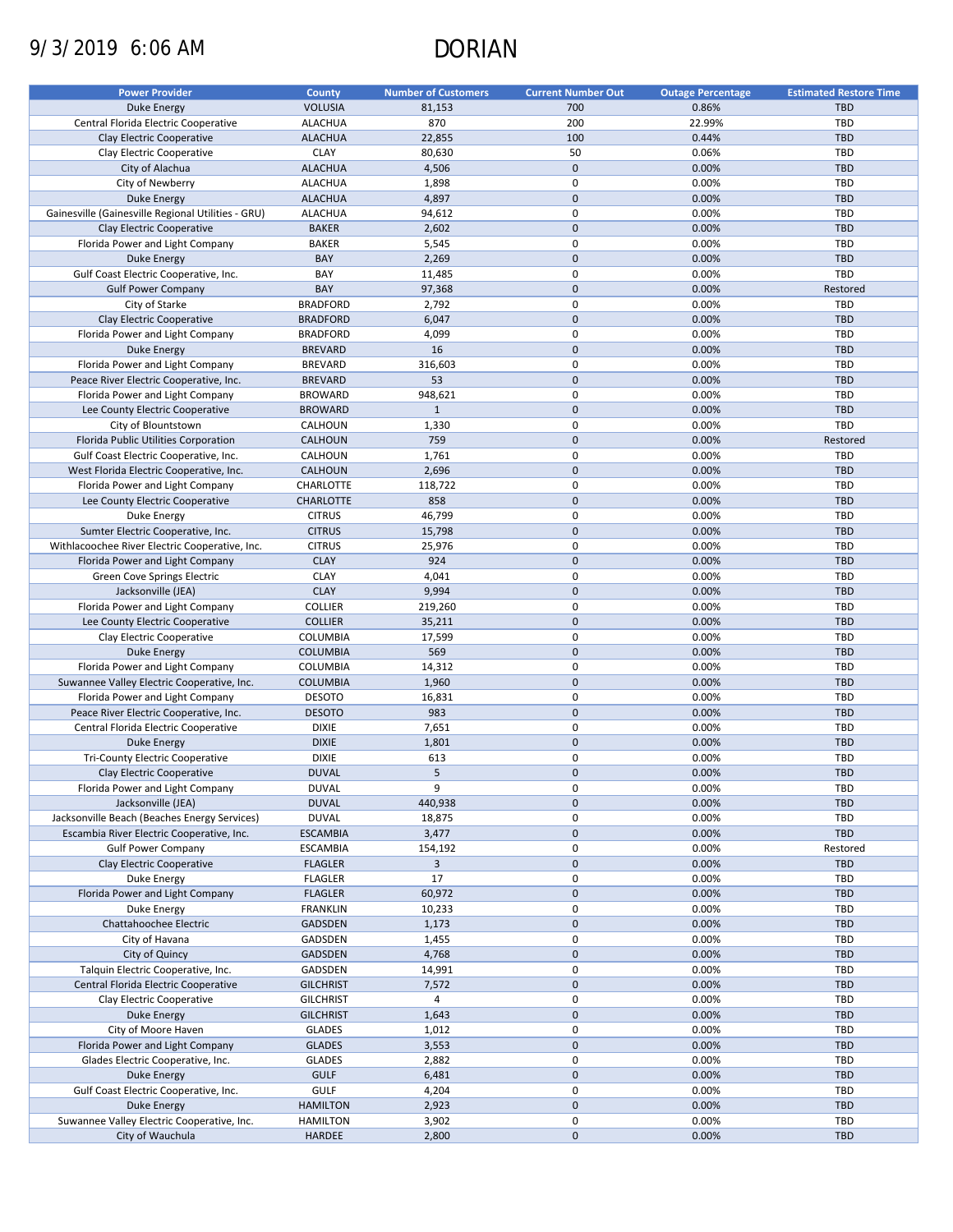# 9/3/2019 6:06 AM DORIAN

| Duke Energy                                     | HARDEE              | 2,657     | 0            | 0.00% | <b>TBD</b> |
|-------------------------------------------------|---------------------|-----------|--------------|-------|------------|
| Florida Power and Light Company                 | <b>HARDEE</b>       | 33        | $\mathbf 0$  | 0.00% | <b>TBD</b> |
| Glades Electric Cooperative, Inc.               | <b>HARDEE</b>       | 0         | 0            |       | <b>TBD</b> |
|                                                 |                     |           |              |       |            |
| Peace River Electric Cooperative, Inc.          | <b>HARDEE</b>       | 9,550     | $\mathbf{0}$ | 0.00% | TBD        |
| City of Clewiston                               | <b>HENDRY</b>       | 4,272     | 0            | 0.00% | <b>TBD</b> |
| Florida Power and Light Company                 | <b>HENDRY</b>       | 10,165    | $\mathbf 0$  | 0.00% | <b>TBD</b> |
| Glades Electric Cooperative, Inc.               | <b>HENDRY</b>       | 3,502     | $\pmb{0}$    | 0.00% | <b>TBD</b> |
| Lee County Electric Cooperative                 | <b>HENDRY</b>       | 892       | $\mathbf 0$  | 0.00% | <b>TBD</b> |
|                                                 |                     |           | 0            |       | <b>TBD</b> |
| Duke Energy                                     | HERNANDO            | 11,348    |              | 0.00% |            |
| Sumter Electric Cooperative, Inc.               | <b>HERNANDO</b>     | 183       | $\mathbf 0$  | 0.00% | <b>TBD</b> |
| Withlacoochee River Electric Cooperative, Inc.  | <b>HERNANDO</b>     | 84,529    | $\pmb{0}$    | 0.00% | <b>TBD</b> |
| <b>Duke Energy</b>                              | <b>HIGHLANDS</b>    | 54,274    | $\mathbf 0$  | 0.00% | <b>TBD</b> |
| Florida Power and Light Company                 | <b>HIGHLANDS</b>    | 528       | 0            | 0.00% | TBD        |
| Glades Electric Cooperative, Inc.               | <b>HIGHLANDS</b>    | 7,210     | $\mathbf 0$  | 0.00% | <b>TBD</b> |
|                                                 |                     |           |              |       |            |
| Peace River Electric Cooperative, Inc.          | <b>HIGHLANDS</b>    | 374       | $\pmb{0}$    | 0.00% | <b>TBD</b> |
| Duke Energy                                     | HILLSBOROUGH        | 25        | $\mathbf 0$  | 0.00% | TBD        |
| Peace River Electric Cooperative, Inc.          | HILLSBOROUGH        | 1,156     | $\pmb{0}$    | 0.00% | <b>TBD</b> |
| Choctawhatchee Electric Cooperative             | <b>HOLMES</b>       | 320       | $\mathbf 0$  | 0.00% | <b>TBD</b> |
| <b>Gulf Power Company</b>                       | <b>HOLMES</b>       | 2,578     | 0            | 0.00% | Restored   |
|                                                 |                     |           | $\mathbf 0$  |       | <b>TBD</b> |
| West Florida Electric Cooperative, Inc.         | <b>HOLMES</b>       | 7,394     |              | 0.00% |            |
| City of Vero Beach                              | <b>INDIAN RIVER</b> | 35,030    | 0            | 0.00% | TBD        |
| Florida Power and Light Company                 | <b>INDIAN RIVER</b> | 94,961    | $\mathbf 0$  | 0.00% | <b>TBD</b> |
| Peace River Electric Cooperative, Inc.          | <b>INDIAN RIVER</b> | 209       | $\pmb{0}$    | 0.00% | TBD        |
| Florida Public Utilities Corporation            | <b>JACKSON</b>      | 9,978     | $\mathbf 0$  | 0.00% | Restored   |
|                                                 |                     |           |              |       |            |
| Gulf Coast Electric Cooperative, Inc.           | <b>JACKSON</b>      | 45        | $\pmb{0}$    | 0.00% | TBD        |
| <b>Gulf Power Company</b>                       | <b>JACKSON</b>      | 1,367     | $\mathbf 0$  | 0.00% | Restored   |
| West Florida Electric Cooperative, Inc.         | <b>JACKSON</b>      | 13,040    | 0            | 0.00% | TBD        |
| Duke Energy                                     | <b>JEFFERSON</b>    | 4,657     | $\mathbf 0$  | 0.00% | <b>TBD</b> |
| <b>Tri-County Electric Cooperative</b>          | <b>JEFFERSON</b>    | 3,550     | $\pmb{0}$    | 0.00% | TBD        |
|                                                 |                     | 8         | $\mathbf 0$  |       | <b>TBD</b> |
| Central Florida Electric Cooperative            | LAFAYETTE           |           |              | 0.00% |            |
| Duke Energy                                     | LAFAYETTE           | 847       | $\pmb{0}$    | 0.00% | <b>TBD</b> |
| Suwannee Valley Electric Cooperative, Inc.      | LAFAYETTE           | 3,238     | $\mathbf 0$  | 0.00% | <b>TBD</b> |
| <b>Tri-County Electric Cooperative</b>          | LAFAYETTE           | 48        | $\pmb{0}$    | 0.00% | <b>TBD</b> |
| City of Leesburg                                | LAKE                | 24,500    | $\mathbf 0$  | 0.00% | <b>TBD</b> |
|                                                 |                     |           | $\mathbf 0$  |       |            |
| City of Mount Dora                              | LAKE                | 5,510     |              | 0.00% | <b>TBD</b> |
| Clay Electric Cooperative                       | LAKE                | 2,319     | $\mathbf{0}$ | 0.00% | <b>TBD</b> |
| Duke Energy                                     | LAKE                | 84,175    | $\mathbf 0$  | 0.00% | <b>TBD</b> |
| Sumter Electric Cooperative, Inc.               | LAKE                | 66,718    | $\mathbf 0$  | 0.00% | <b>TBD</b> |
| Florida Power and Light Company                 | LEE                 | 271,306   | $\mathbf 0$  | 0.00% | <b>TBD</b> |
| Lee County Electric Cooperative                 | LEE                 | 179,084   | $\mathbf 0$  | 0.00% | <b>TBD</b> |
|                                                 |                     |           |              |       |            |
| City of Tallahassee                             | LEON                | 123,000   | $\mathbf 0$  | 0.00% | <b>TBD</b> |
| <b>Duke Energy</b>                              | <b>LEON</b>         | 62        | $\mathbf 0$  | 0.00% | <b>TBD</b> |
| Talquin Electric Cooperative, Inc.              | LEON                | 24,760    | 0            | 0.00% | <b>TBD</b> |
| Central Florida Electric Cooperative            | LEVY                | 17,714    | $\mathbf 0$  | 0.00% | <b>TBD</b> |
| City of Williston                               | LEVY                | 1,462     | 0            | 0.00% | <b>TBD</b> |
|                                                 |                     |           |              |       |            |
| Clay Electric Cooperative                       | LEVY                | 754       | $\mathbf{0}$ | 0.00% | <b>TBD</b> |
| Duke Energy                                     | LEVY                | 3,706     | 0            | 0.00% | <b>TBD</b> |
| Sumter Electric Cooperative, Inc.               | LEVY                | 1,624     | $\mathbf 0$  | 0.00% | TBD        |
| Florida Public Utilities Corporation            | LIBERTY             | 696       | $\pmb{0}$    | 0.00% | Restored   |
| Talquin Electric Cooperative, Inc.              | <b>LIBERTY</b>      | 3,256     | $\mathbf 0$  | 0.00% | <b>TBD</b> |
| Duke Energy                                     | <b>MADISON</b>      | 3,812     | 0            | 0.00% | <b>TBD</b> |
|                                                 |                     |           |              |       |            |
| <b>Tri-County Electric Cooperative</b>          | <b>MADISON</b>      | 7,046     | $\mathbf 0$  | 0.00% | <b>TBD</b> |
| Florida Power and Light Company                 | MANATEE             | 190,692   | 0            | 0.00% | TBD        |
| Peace River Electric Cooperative, Inc.          | MANATEE             | 28,428    | $\mathbf 0$  | 0.00% | <b>TBD</b> |
| Central Florida Electric Cooperative            | <b>MARION</b>       | 9         | 0            | 0.00% | TBD        |
| Clay Electric Cooperative                       | <b>MARION</b>       | 17,114    | $\mathbf 0$  | 0.00% | <b>TBD</b> |
|                                                 |                     |           | $\pmb{0}$    |       | <b>TBD</b> |
| Duke Energy                                     | <b>MARION</b>       | 65,653    |              | 0.00% |            |
| Ocala (Ocala Electric Utility)                  | <b>MARION</b>       | 51,126    | $\pmb{0}$    | 0.00% | <b>TBD</b> |
| Sumter Electric Cooperative, Inc.               | <b>MARION</b>       | 58,995    | 0            | 0.00% | <b>TBD</b> |
| Florida Power and Light Company                 | <b>MARTIN</b>       | 95,640    | $\mathbf 0$  | 0.00% | <b>TBD</b> |
| Florida Power and Light Company                 | MIAMI-DADE          | 1,153,610 | 0            | 0.00% | TBD        |
| Homestead                                       |                     | 24,402    | $\mathbf 0$  | 0.00% | <b>TBD</b> |
|                                                 | MIAMI-DADE          |           |              |       |            |
| Florida Keys Electric Cooperative               | <b>MONROE</b>       | 31,744    | 0            | 0.00% | <b>TBD</b> |
| Florida Power and Light Company                 | <b>MONROE</b>       | 94        | $\mathbf 0$  | 0.00% | <b>TBD</b> |
| <b>Keys Energy Services</b>                     | <b>MONROE</b>       | 30,109    | 0            | 0.00% | TBD        |
| Florida Power and Light Company                 | NASSAU              | 23,533    | $\pmb{0}$    | 0.00% | <b>TBD</b> |
| Florida Public Utilities Corporation            | NASSAU              | 15,989    | 0            | 0.00% | Restored   |
|                                                 |                     |           |              |       |            |
| Okefenoke Rural Electric Membership Corporation | <b>NASSAU</b>       | 7,076     | $\mathbf 0$  | 0.00% | <b>TBD</b> |
| Choctawhatchee Electric Cooperative             | <b>OKALOOSA</b>     | 15,876    | $\pmb{0}$    | 0.00% | TBD        |
| <b>Gulf Power Company</b>                       | <b>OKALOOSA</b>     | 94,652    | $\mathbf 0$  | 0.00% | Restored   |